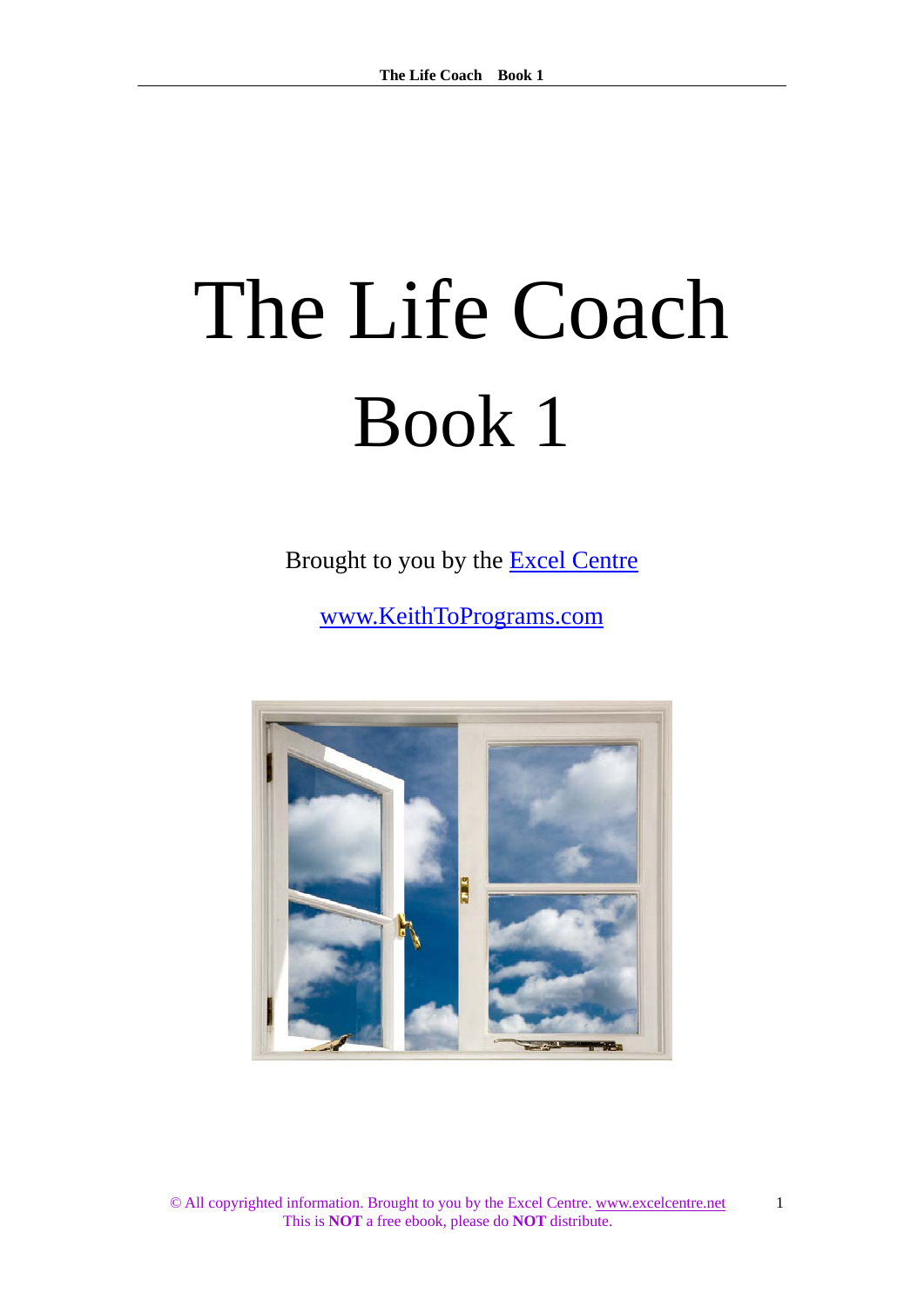## **Terms and Conditions**

## **LEGAL NOTICE**

The Publisher has strived to be as accurate and complete as possible in the creation of this report, notwithstanding the fact that he does not warrant or represent at any time that the contents within are accurate due to the rapidly changing nature of the Internet.

While all attempts have been made to verify information provided in this publication, the Publisher assumes no responsibility for errors, omissions, or contrary interpretation of the subject matter herein. Any perceived slights of specific persons, peoples, or organizations are unintentional.

In practical advice books, like anything else in life, there are no guarantees of income made. Readers are cautioned to reply on their own judgment about their individual circumstances to act accordingly.

This book is not intended for use as a source of legal, business, accounting, financial, psychological, medical and any sort of professional advice. All readers are advised to seek services of competent professionals in legal, business, accounting, finance, psychological, and medical fields.

You are encouraged to print this book for your own easy reading.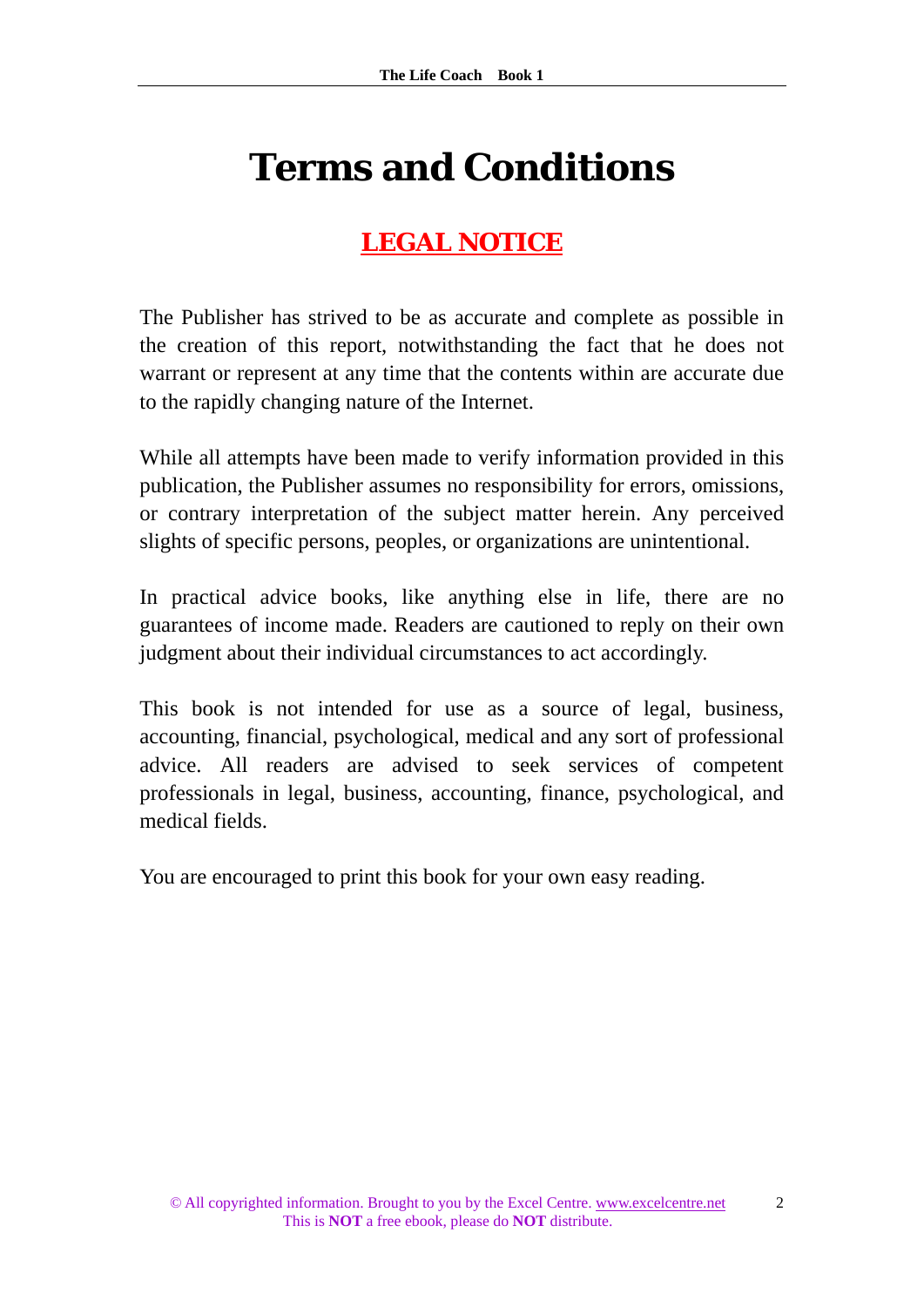## **Chapter 1: Becoming A Life Coach**

Becoming a life coach is not as easy as it seems. And the truth of the matter is, life coaching is not for everybody. A person needs to posses some particular characteristics or traits required before he or she is considered to have the potential of becoming a life coach.

## **Why A Life Coach?**

Why indeed do people want to become life coaches? There are two possible answers to this question. First is that being a life coach is very rewarding when talking about money. If you are an effective life coach with a constant stream of clients flowing in then you can rake in a lot of money.

The second answer on why people want to become life coaches is that life coaches can get a feeling of fulfillment and satisfaction. As a life coach, you have the ability to make lifestyle changes on your clients. You can help them develop and improve. You become a part of your client's growth and achieve great results in his or her life.

## **Characteristics of a Potential Life Coach**

As have been stated life coaching is not for everybody. A person must have certain qualifying characteristics for him or her to be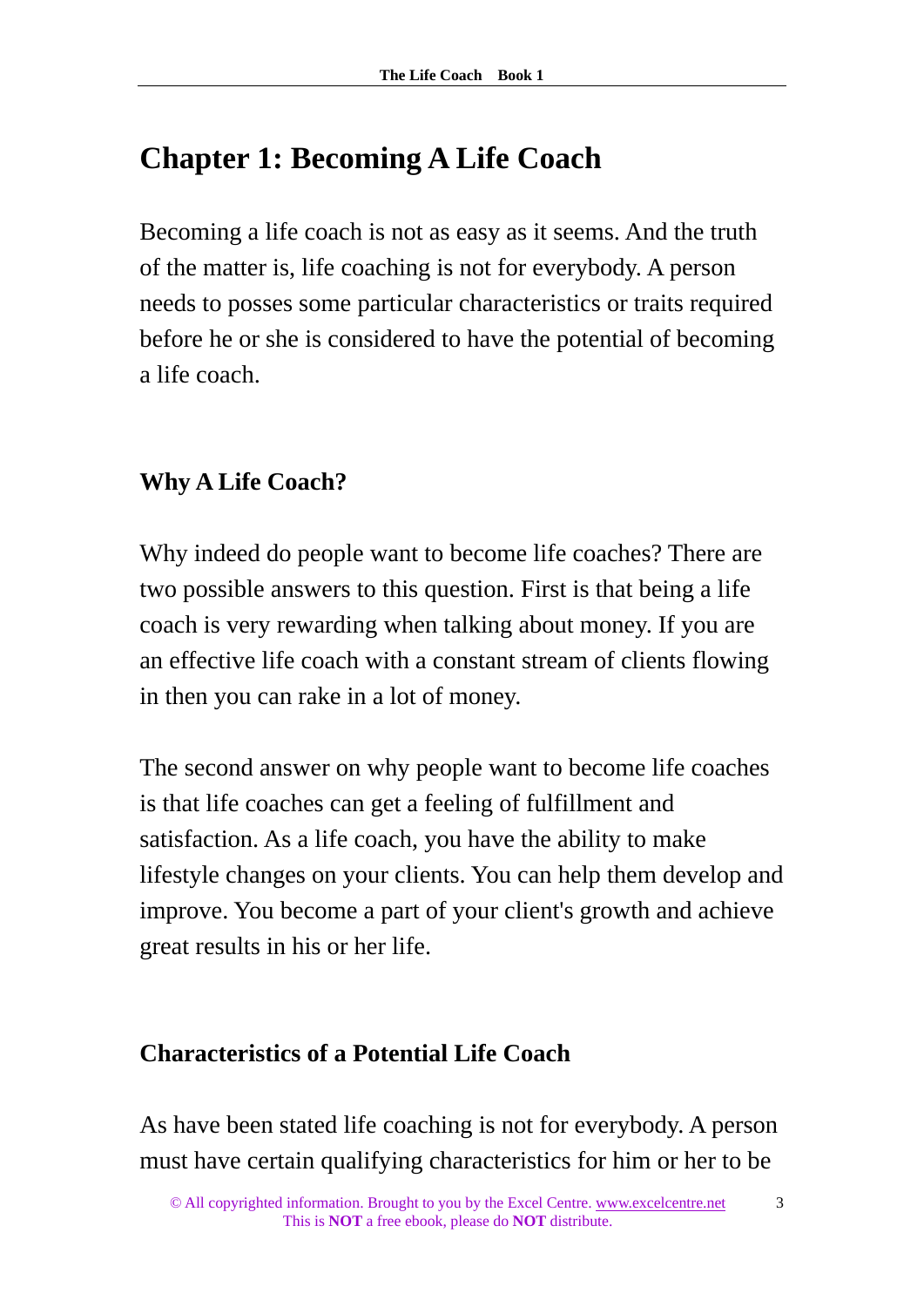able to become an effective one.

First and foremost, the most essential characteristic of a potential life coach is the eagerness to help people. In the job of life coaching, a genuine urge to help will be very important for the effectiveness of life coaching. Without this eagerness, a life coach will just easily lose patience and give up on their clients.

Second, a potential life coach must be a good listener. If you are the type of person who talks and talks 24/7 then life coaching is not for you. As a life coach, it is very important to listen to your clients. You will get all the information that you need through your conversations and if you do not know how to listen, then you will not be able to make an effective program for the client.

Third, a potential life coach has the characteristic of the willingness to be trained. A person can't just become a life coach just because of his or her eagerness to become one. A life coach will have to undergo several trainings to be able to learn different methods that can be utilized during sessions with clients. The training process takes time and may take some fair amount of money.

#### **Your Future As A Life Coach**

If you fit all the criteria above then you have the potential to become a life coach. So what is in store for you when you become a life coach?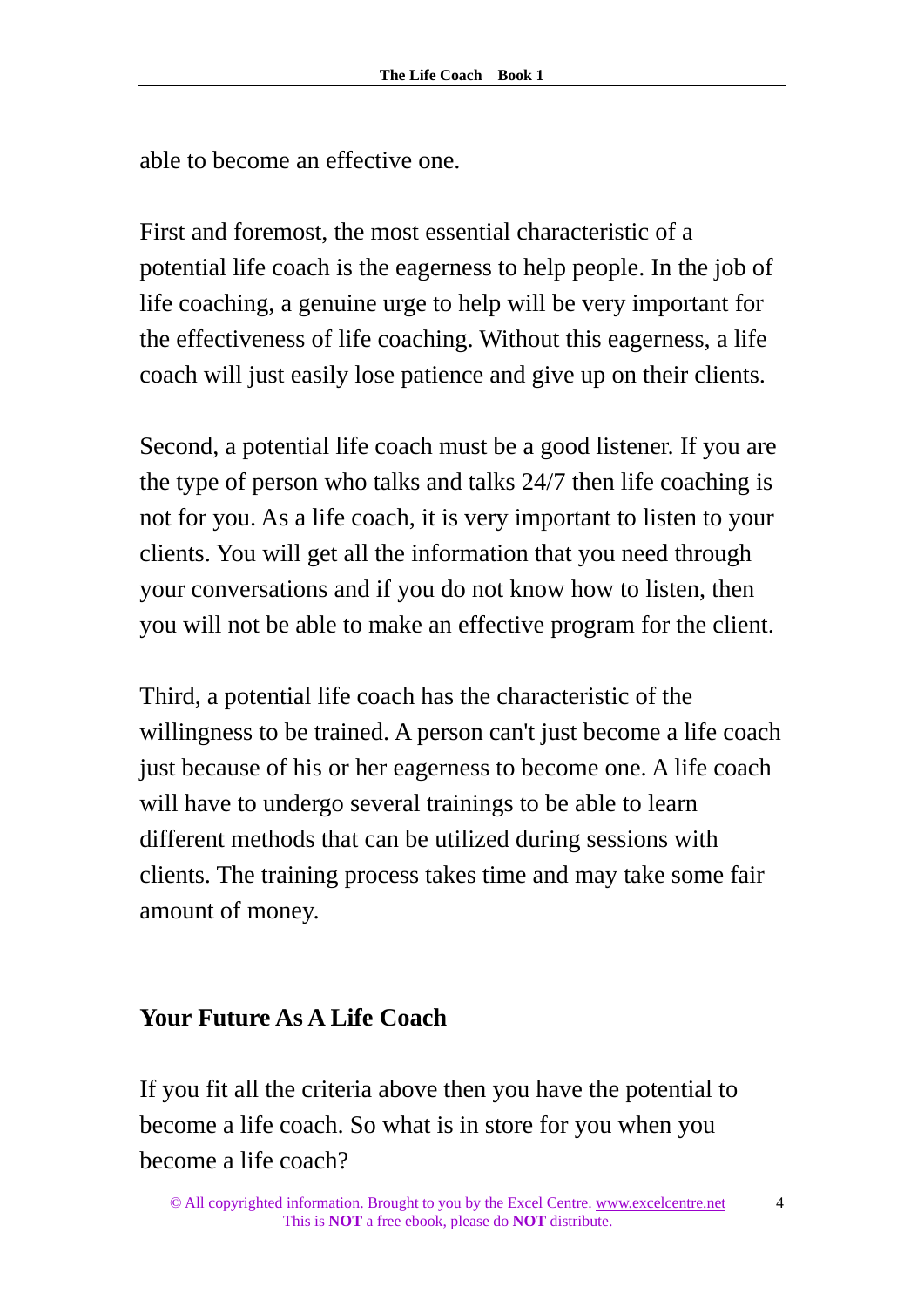Monetarily speaking, life coaching is a good source of income. Being a life coach is a very lucrative business. In fact, a lot of people make a living out of being a life coach. But before taking that leap there some things you should consider:

- Is it worth leaving your current job and become a full time life coach?

- Can life coaching maintain your current way of living?

- Are you willing to take the risk of running your own business?

These are the 3 questions that matter before becoming a life coach. But if life coaching truly is your passion then by all means do not let anybody stop you and soar high.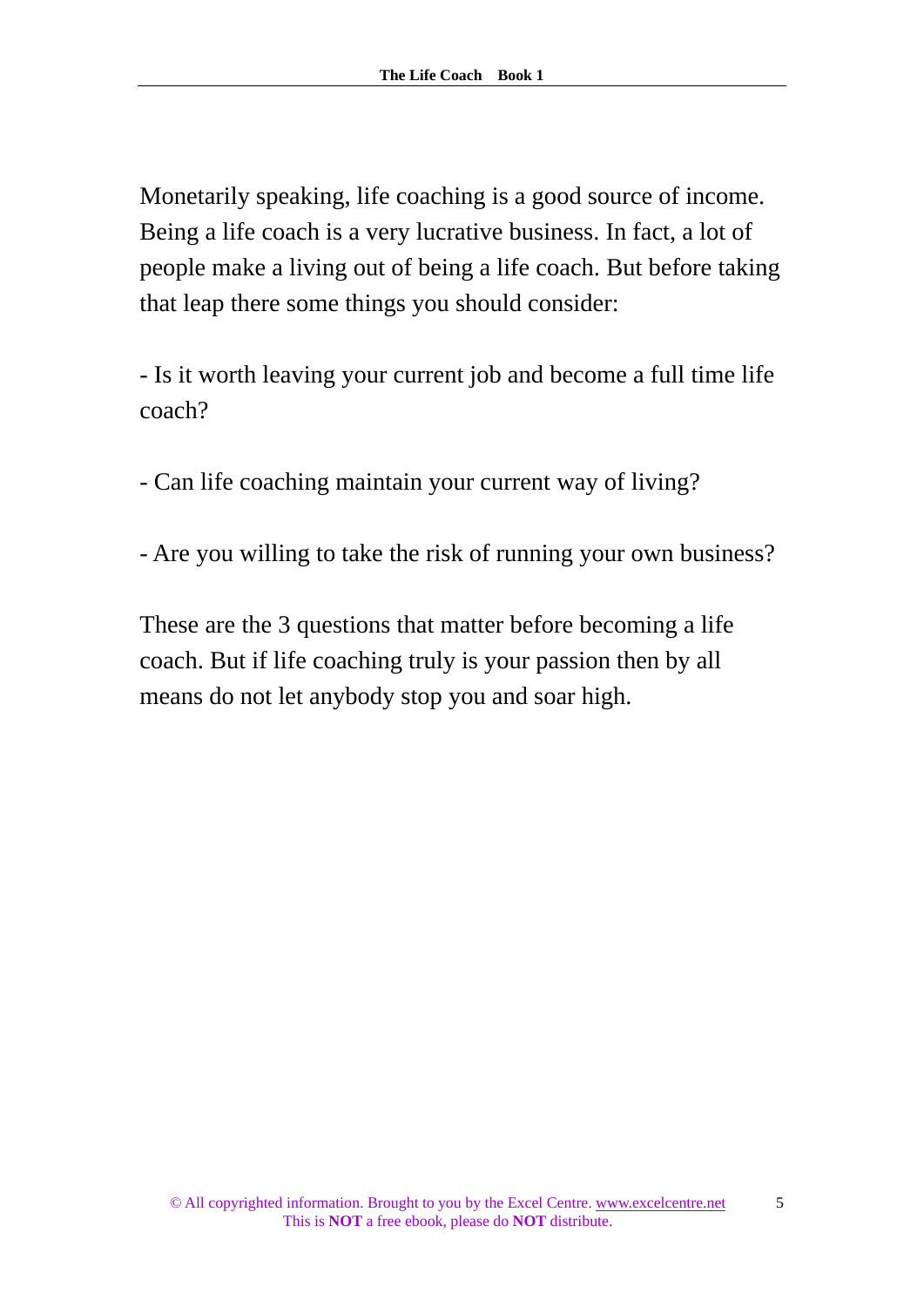## **Chapter 2: Life Coaching – On Intelligence**

Life coaching is a relatively new method of helping people to achieve their goals. Some use it for business while some use it for personal gains. Nevertheless, the endless pursuit of human achievement and contentment has proven a very important thing to ponder.

Man has ever been in constant inquiry of what to do in life, finding a reason of existence and using words of wisdom to live by. Sages and wise men have sprung from the center of civilization, imparting declarations of thoughts for other men to inculcate in their way of living.

One of these wise men is Takeda Shingen, a well known samurai of the mid 16th century. He focused on the mere existence of a human being as a thinking being. In one of his famous lines, he said Intelligence is the flower of discrimination. There are many examples of the flower blooming but not bearing fruit.?

This gives rise to a concept reaching beyond mere intelligence of man just being able to think clearly and do the right responses in adherence to society. The intelligence he speaks of is a proactive intelligence, a type of intelligence in which humans are able to go the extra mile in using his mind. This is the kind of intelligence wherein man is capable of applying his knowledge and having that imparted thought bear fruit.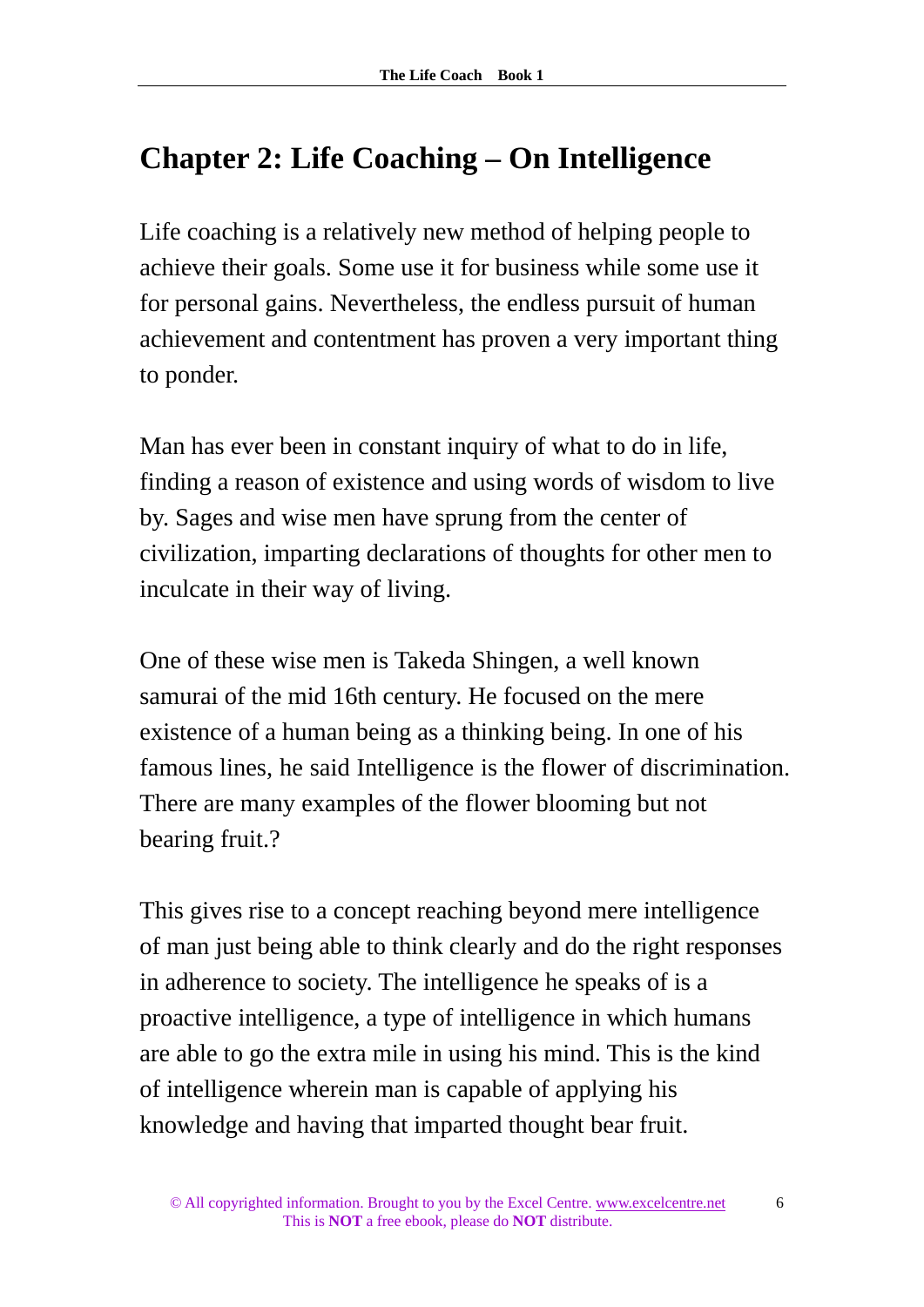Man here is tasked to have an objective of being productive. Many people think well and think fast and straight, but many fall short of thinking why he is thinking over something. Had it been that people use their minds and help others think better as well, then it becomes quite different. There is now a co-active coaching done and that both help the helper and the beneficiary in terms of learning from each other.

## **The Modern Samurai**

Whenever someone thinks of a samurai, one can not help but conjure a thought of lightweight armors, sword fighting, and honor system, all of which is in preparation of the upcoming battle. The enemies are always present to bother and pester, but the thought of being prepared for battle and meditating that each day is a day to die makes the samurai a strong person emotionally and spiritually.

Modern times include all the people from all walks of life, living in this contemporary setting where almost everything is automated and makes manual labor almost non-existent. Because of this, the people are pitted to use their minds in order to survive this competitive world where even friends have the tendency to out learn and outmode other friends.

A modern man who thinks that he should only interact and complement the society's demands definitely needs proper intelligence to communicate. That man may have thought of the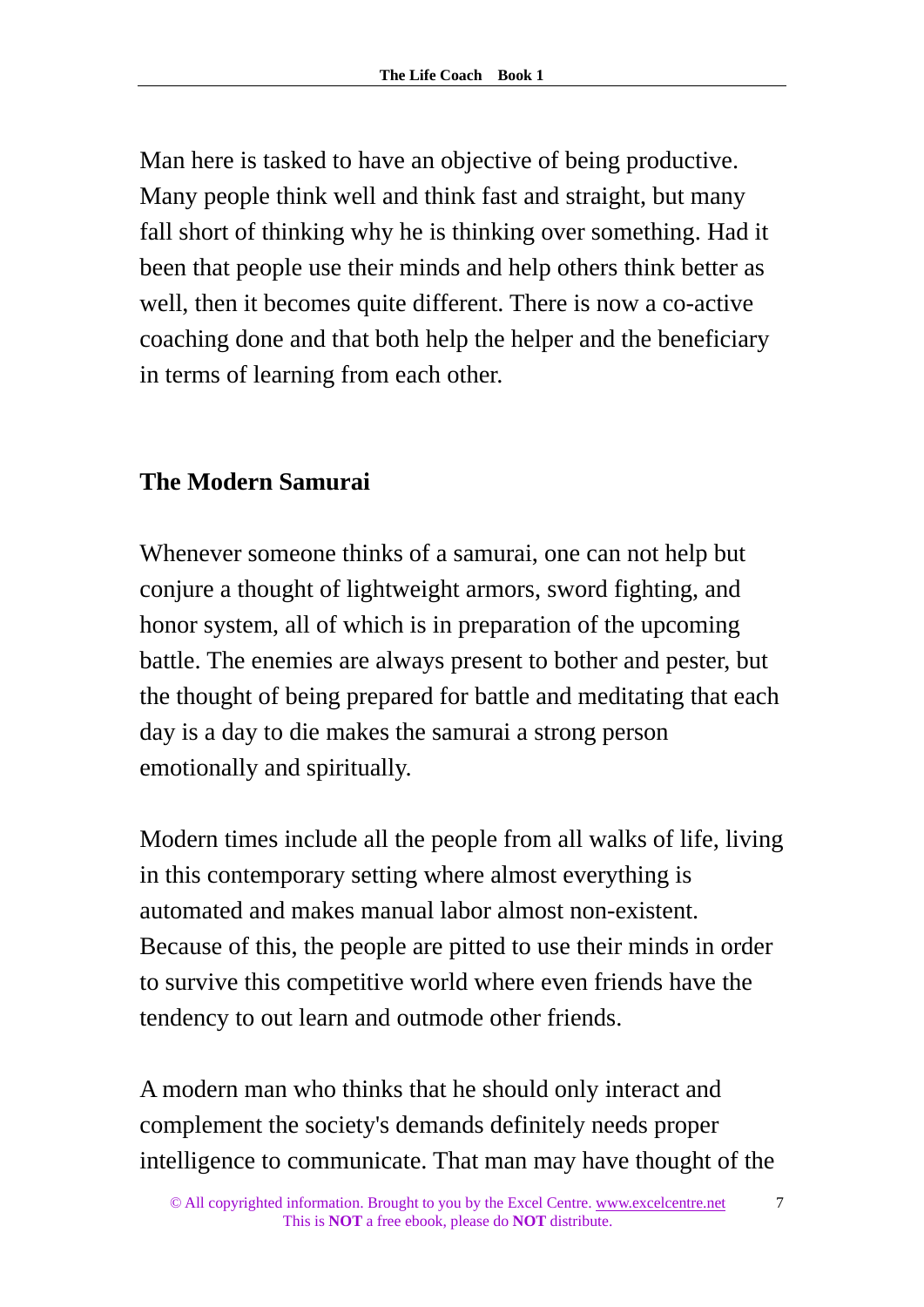right idea, but the real question now lies as to how they would implement it in their lives and to be good sharers as well.

Like a samurai who is a servant to his master. He is guided by his principles to maintain his honor. The modern samurai is a person living amidst technology, serving his own type of master: himself. Without application of his intellect, he will still be able to serve others but will not be able to find any meaning to his existence and why he is doing something for others.

He should first learn how to serve himself to know that the self has been taught. How can someone coach others if he cannot learn to coach himself first? That is the way of the modern samurai - learning to help the self to be aware how to help others.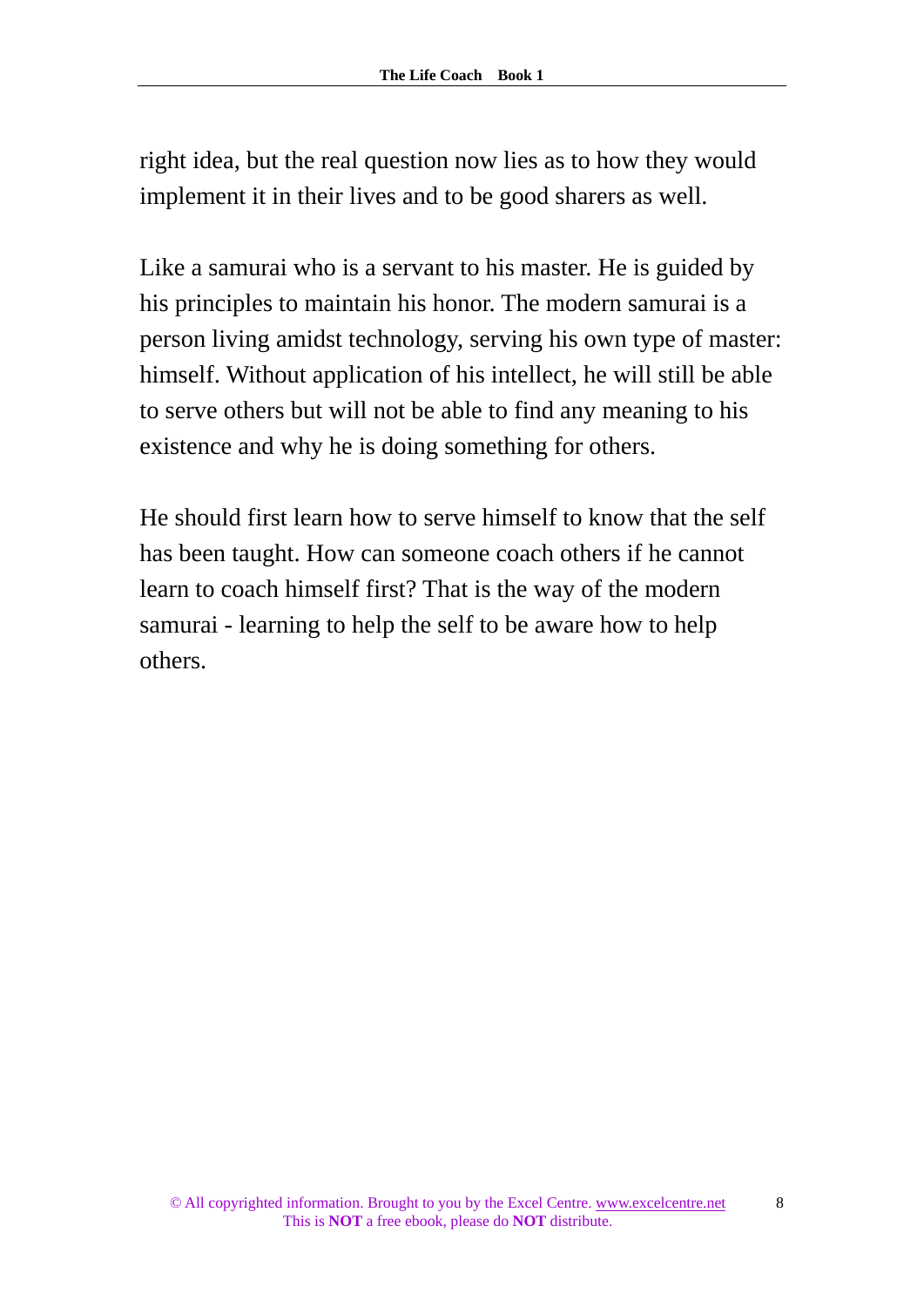## **Chapter 3: Coaching for Life**

## **The Social Thinking Being**

Human beings are social beings, living out each of their lives in the company and presence of others. There is no known claim that a person can live on his own without degrading himself less of a human being. Each person, being social as he is interacts with the people he comes into contact with.

The normal process of learning would be for each person to impart something, a thought, a practice, a belief, a philosophy, or the mere absence becomes the learning experience for the other to start seeking for answers to be properly integrated into the self.

Throughout the lifetime of a human being, he will be able to share himself and be shared with by others. The influences that subtly change a person into what he is during the present is what he got from coaching for life by those he had been with.

Coaching for life is quite simple to comprehend. It is the way an individual's personality having an effect with those people in his environment. The closer they are physically, and socially will probably have a greater impartment and thus would have a greater change in the attitude and behavior.

Though not necessarily impertinent in the sense that it overshadows another person's fundamental behavior, it deviates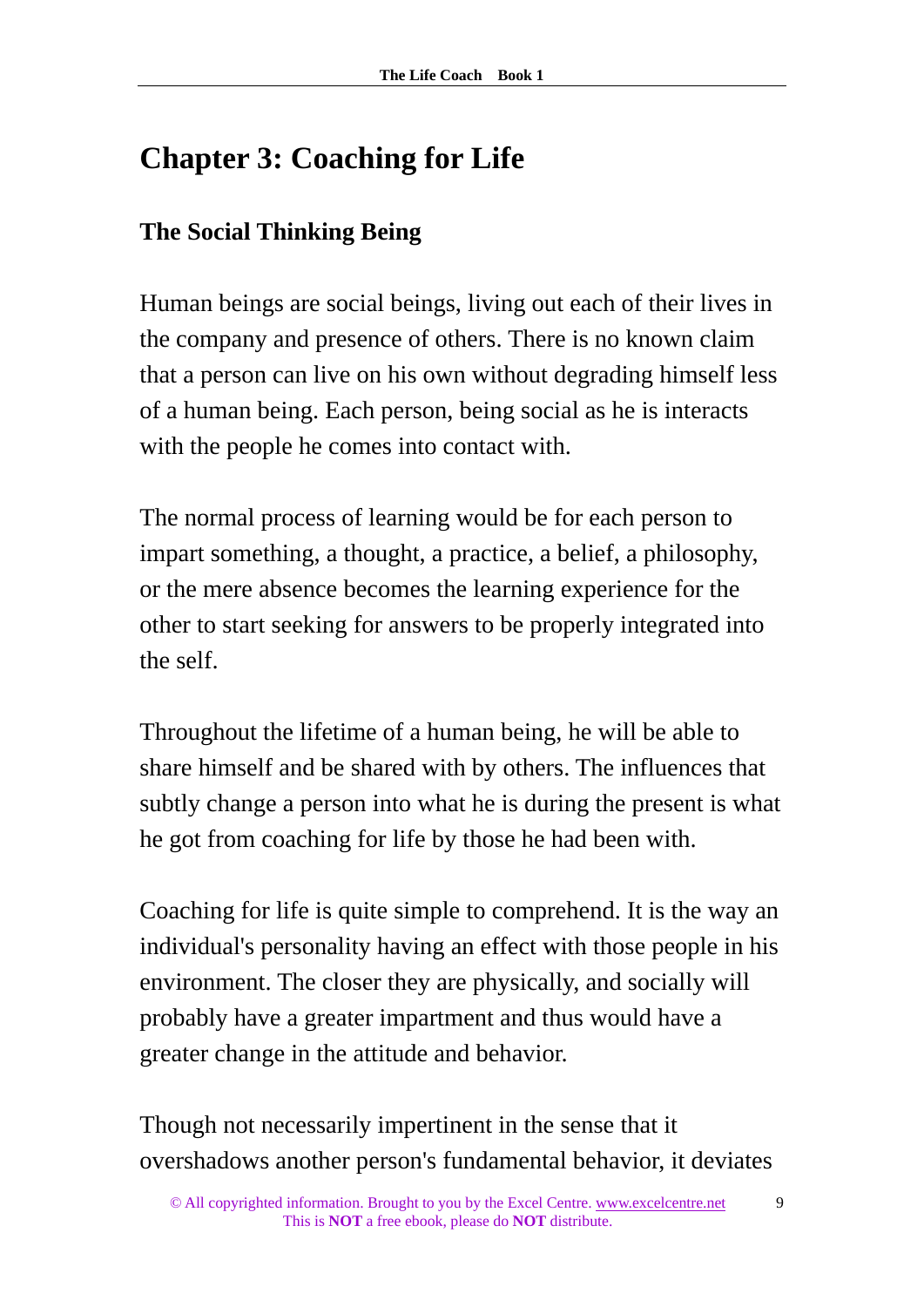and shifts the behavior of a person. It becomes a two way process for the involved people, and a two way process to the individual.

#### **The Paired Two Way Process**

Coaching for life could cause either positive or negative results to the other individual. The same goes for that same person by the people around him. Depending on what is more influential; a specific mindset is subjected to a myriad of possible outcomes in terms of belief, attitude, and philosophy in life.

Morality is only a supplemental factor in determining what type of person arises from the many interactions he may get throughout his lifetime.

Like a river run dry, any new rainfall will definitely fill up the dry riverbed, but the water that would fill the riverbed may be murky due to the accumulated dirt when it dried up. Over the course of time, water coming from the mountains, filtered and cleansed will start to replace the murky water that once occupied it.

Our characters are analogous to this dry river bed. We are always an empty vessel in constant need of social interaction and the quality of character building depends on the people who carry the "water" that would fill us. Coaching for life is an essential part of staying human, being able to think, feel, reason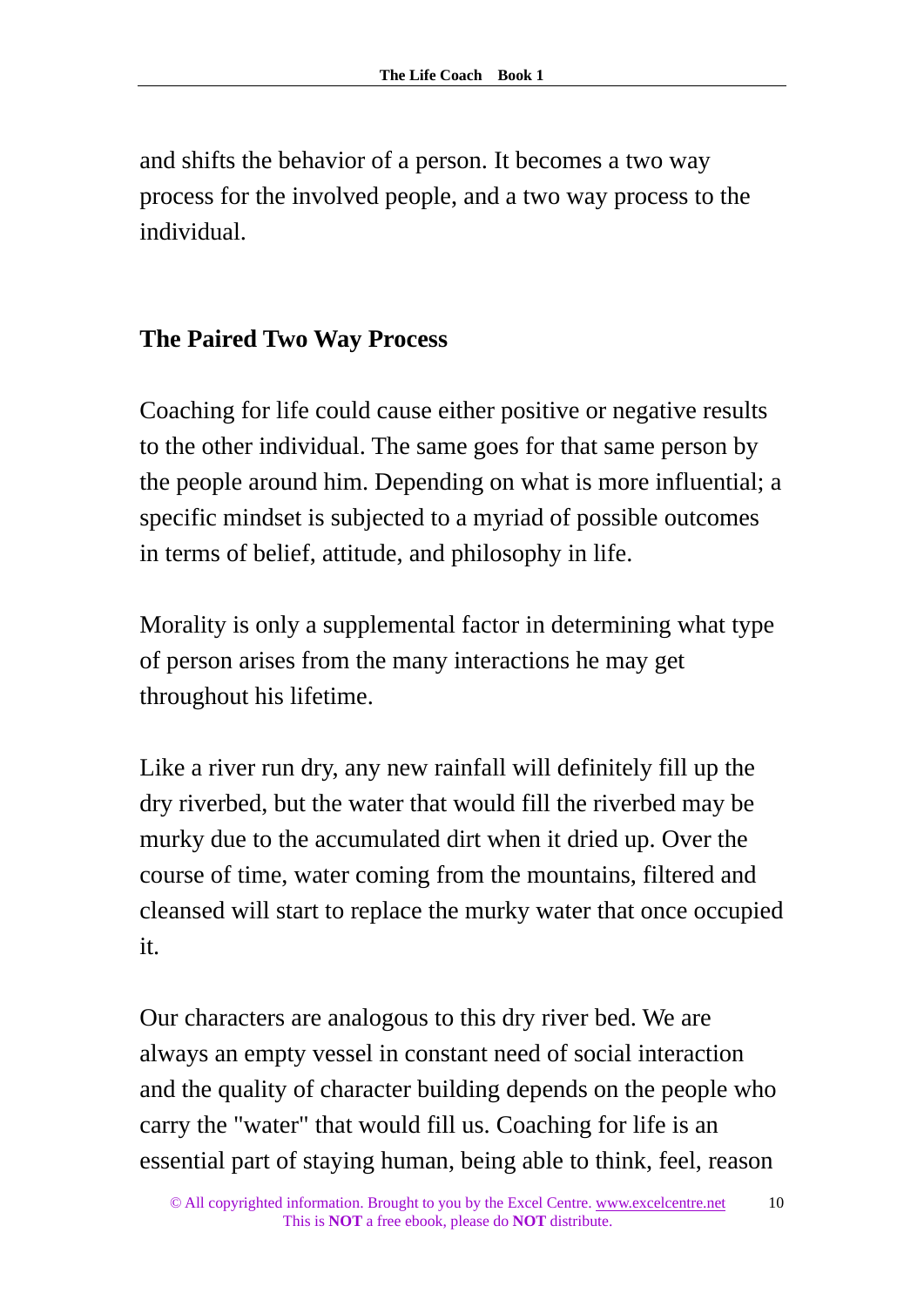out, and take action with the events that come our way.

#### **It Never Ends**

Even those who have physically passed away still have their philosophies immortalized by those who have been affected deeply. Coaching for life may extend beyond the grave through the legacies these dead personalities leave behind for others to ponder upon. A classic example would be the teachings of faith by Jesus Christ, Mohammed, Buddha, and similar religious entities to their followers.

Several hundreds, perhaps thousands of years have already passed and yet, their words and teachings are still kept as guides for spiritual growth and personal contentment.

Coaching for life for these personalities have been immortalized to such extent because of their great impact to the people who accepted their philosophies and beliefs as their own.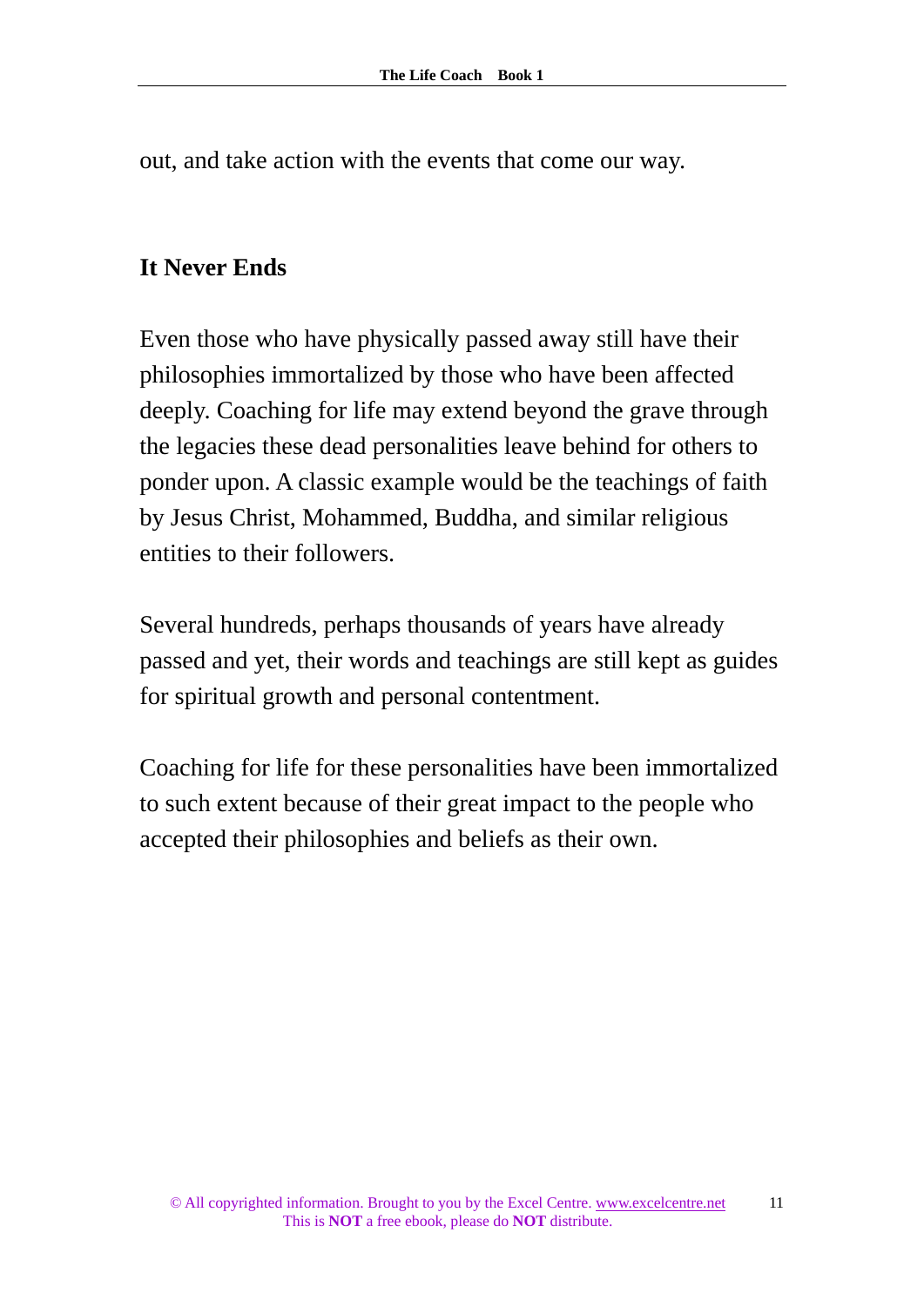## **Chapter 4: Driving Your Life On Its Way To Its Purpose**

People live to exist and with existence along comes purpose. It is that one inevitable thing that every one yearns for. It is usually the only thing that is left missing in a lot of people's lives. That's why a lot of people now days cease to live their lives, and the main reason is? They don't have a purpose to do so.

You may think that finding that sole purpose in life is very much impossible. Then if that's the case, you better think twice. There are ways to find what you are looking for if you look at the right places. It's not that easy to find that purpose, but it is possible and having a life purpose coach would be of great help.

## **Defining Roles**

In this kind of coaching program, you are able to sort out your life and seek out your purpose. It won't be your coach who will find it but of course it would be you, because you are the only one capable of doing that, but you would need your coach to guide you through the process to see a clearer perspective of things.

## **No Arrows To Lead You**

Sometimes you may feel that you are lost. You do daily tasks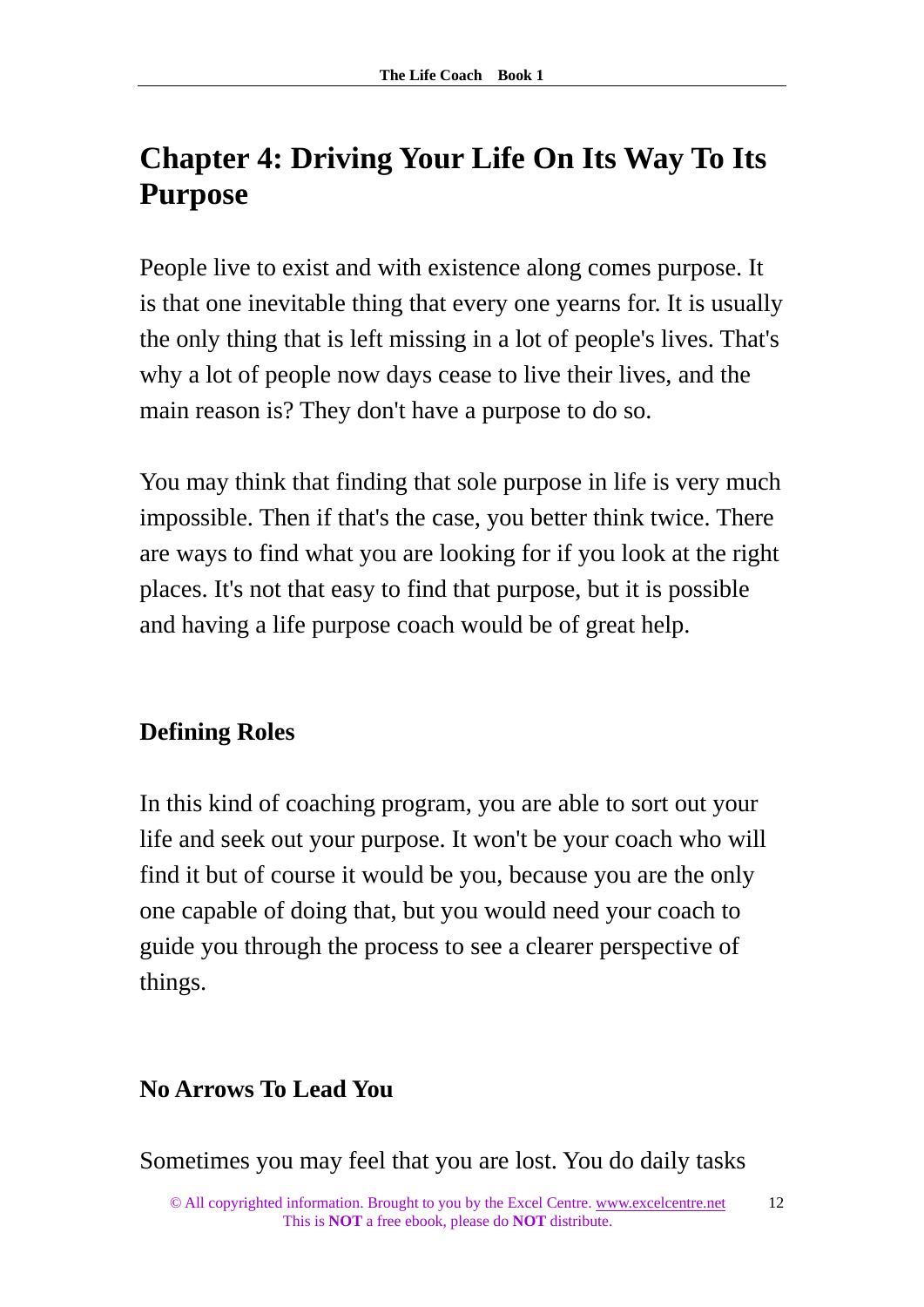and activities just out of routine. There's a big intersection ahead of you and you don't know which direction to take or pursue.

In situations like these, your coach would be your guiding path. He would let you see the different routes you can take, the pros and cons of each direction and your means of going through that path.

## **When Everything Gets Stuck**

On moments that you feel you are stuck with your life. When all aspects have seem to be successful yet there is no feeling of contentment or fulfillment at all. When you think that there is no more steps to take, your coach will be the one to show you that little extra step you need in finding what you are looking for.

## **Being Who You Really Are**

Purpose is not dictated by the things that you do. Each of us has our own, and this is in our system from the day we are born. Sadly, a lot of factors in our lives are culprits on why it got lost. Factors such as family, peer, social, academic and even media influences us and makes us be unable to find our point of living.

Here, you get to honestly appraise your life and see what factors are over shadowing that purpose in you. In the process you get to know yourself even more. You see in a new light your beliefs,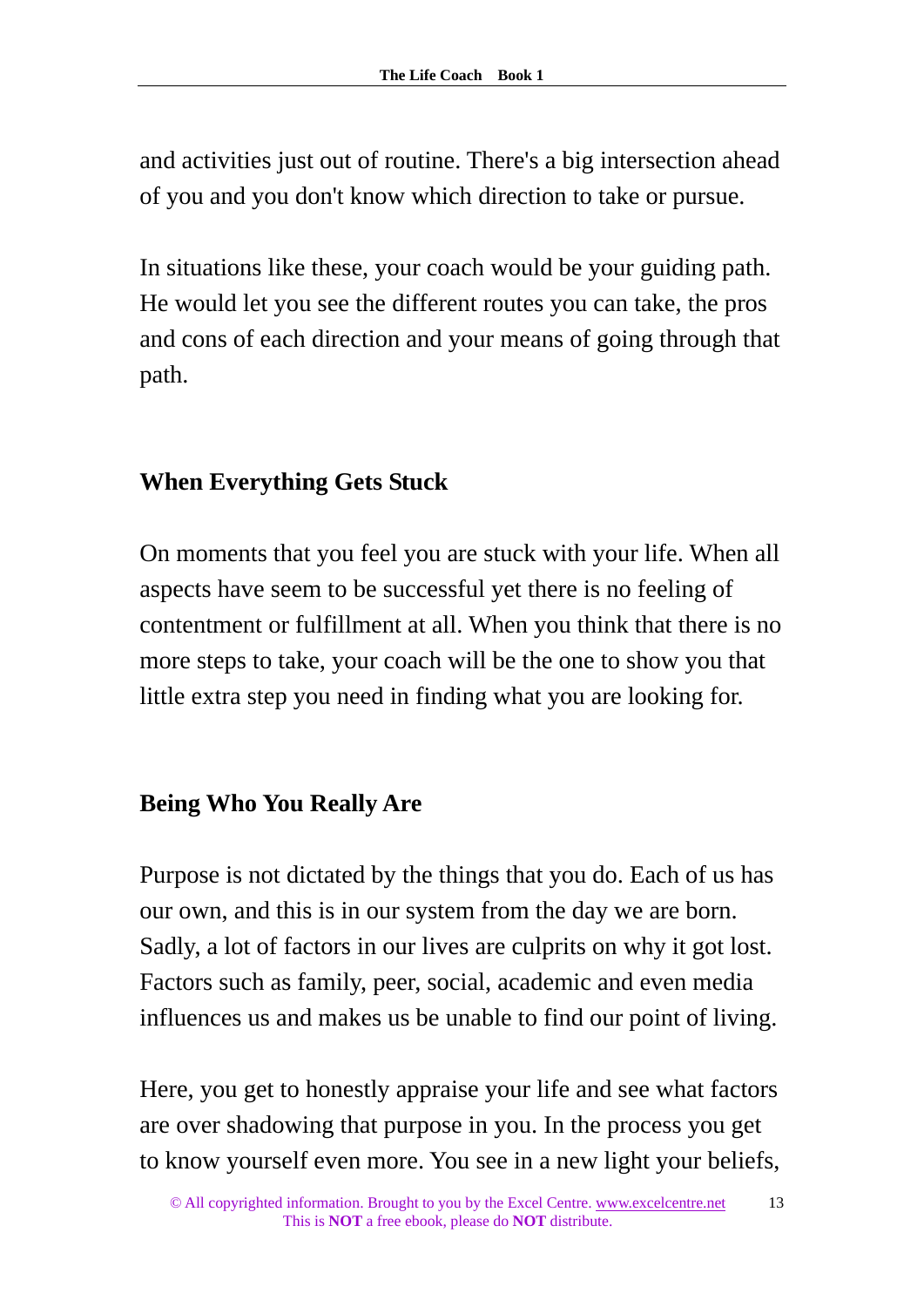joys, sadness and what matters the most. It can be a scary process but in the end you get that enlightenment like no other.

You will be able to see what matters most. You get to set your real goals and aspirations. In a gradual process led by your coach, you can achieve them in no time.

Your inner dreams and real wanting in life could be revealed and trying to achieve that would lead to that sense of contentment for you. A new lay out of your life will be formed and this would bring you back the joy in living. That excitement that was lost would be found once again and you can start existing the way you are supposed to!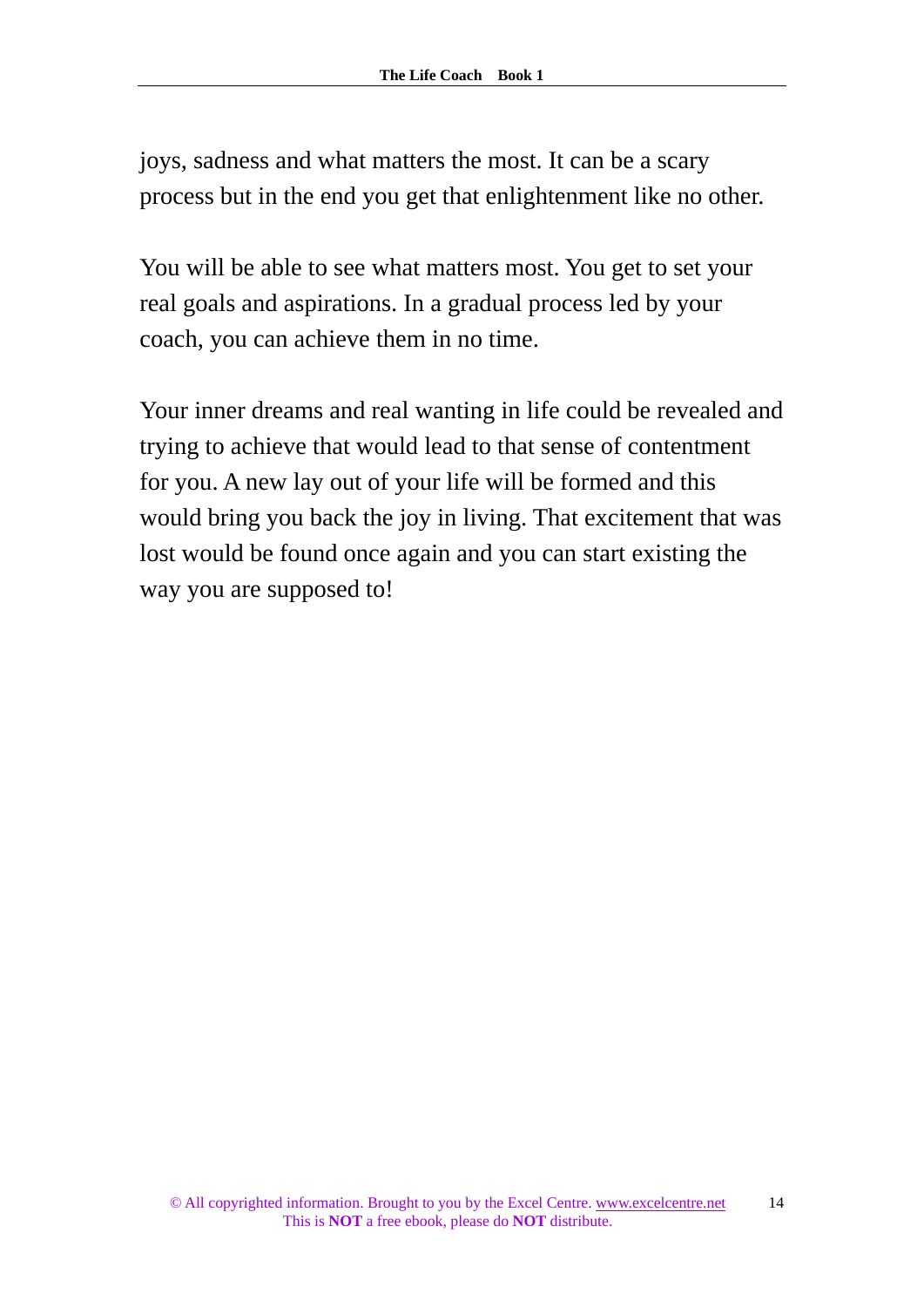## **Life Coach 101: How to Be A Life Coach**

Being a life coach can be one of the most fulfilling jobs in the world. You can help people with their lives and make money at the same time. But being a life coach is not an easy job.

A person aspiring to be a life coach needs to have proper training as well as the heart and determination to help people. For those who want to be a life coach, here are some tips and pieces of advice on how to be a life coach.

## **Definition of Life Coach and Life Coaching**

You may already have some personal ideas of what a life coach is and what he or she does. Some information of this may be true and some may be not. To remove any misconceptions of the job of being a life coach, it would be good to learn what a life coach and what life coaching really is all about.

Life coaching is rooted in the methods of executive coaching which were derived from techniques that were develop in leadership training and management consulting. It also forged its principles from different disciplines like psychology, sociology, mentoring, career development and positive adult development. Because of these though, it has been a misconception that life coaching is a kind of therapy but is actually not.

A life coach is someone who practices life coaching. He or she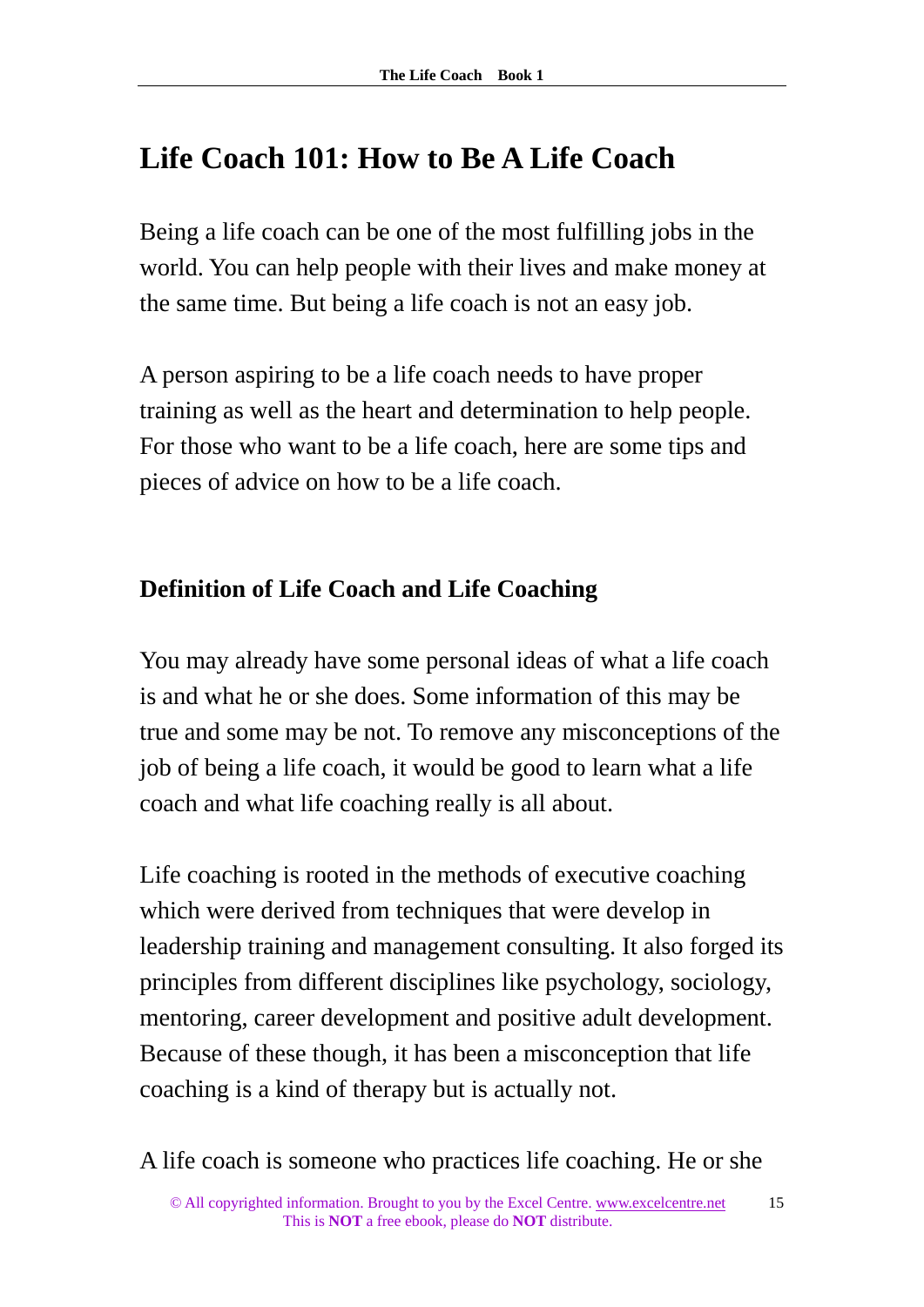is someone who helps other people determine and achieve their goals. They use different methods to do this. Methods of life coaches include behavior modification, behavior modeling, values assessment, goal setting and more. They may also modify existing methods depending on the client to make the coaching more effective. Again, life coaches should not be considered as psychologists or therapists.

## **The Willingness To Help**

One of the most important traits that an aspiring life coach should posses is the willingness to help people. If you are just in because of the financial benefits of life coaching then it would be better to look for another job or business. In life coaching, you should always think of helping first before thinking of the profit.

## **Communication Skills**

Life coaching is communicating. In this job, you will always be interacting with people of different behavior, attitude and backgrounds in life. As a life coach, it is very important that you have good communication skills. You should know how to convey the ideas that you want your clients to hear.

Communication skills is not only about talking and conveying your ideas. It is also important for a life coach to know how to